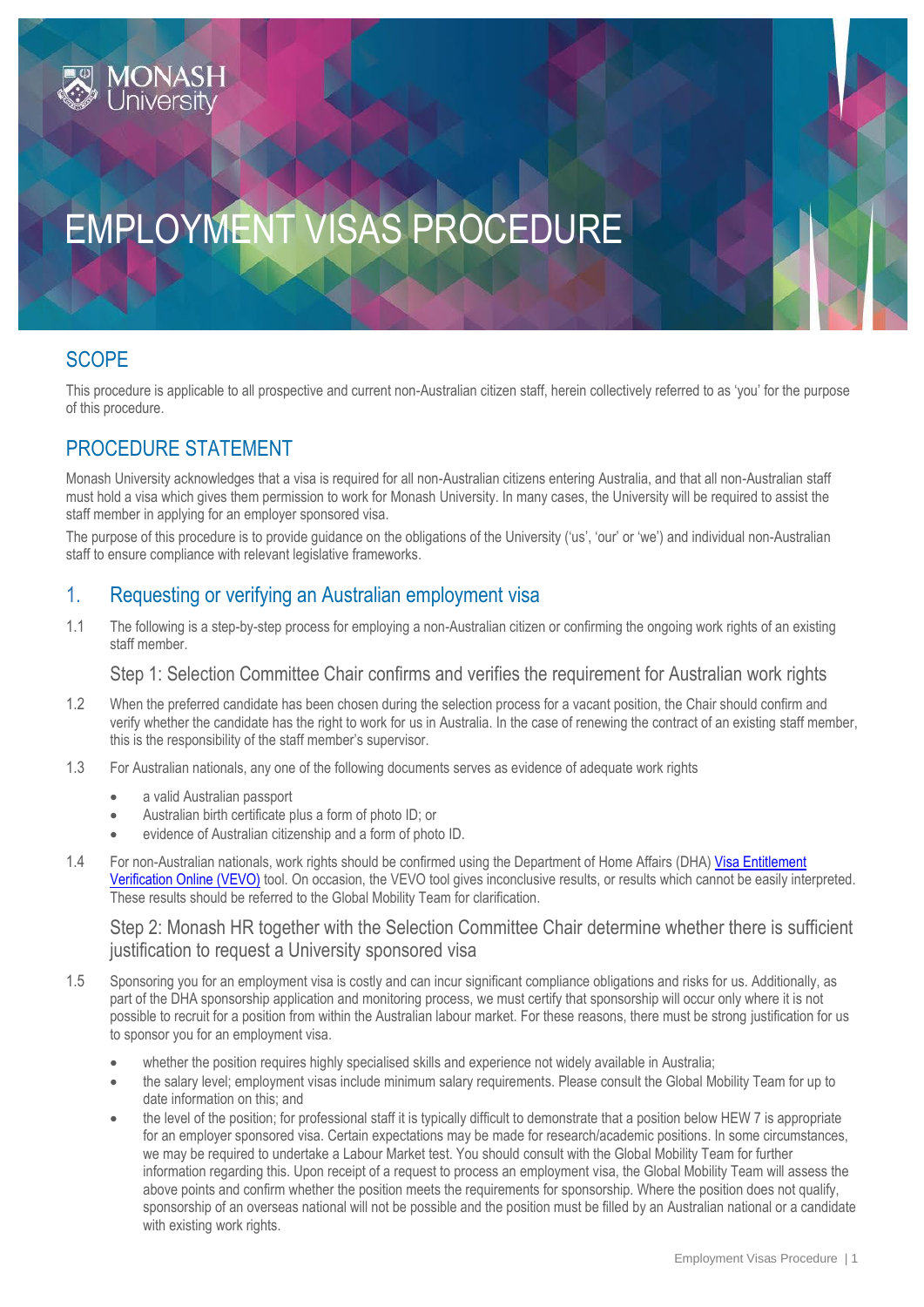#### Step 3: Monash HR obtains approval of visa costs

- 1.6 Monash HR must obtain approval for the visa costs by having the [Visa Assistance Initiation Form](http://www.intranet.monash/hr/tools-and-resources/forms) signed by the relevant delegated authority.
- 1.7 When initiating an employer sponsored visa, the delegated authority may choose the most appropriate of the following options:
	- we pay the nomination and visa application fees on behalf of you and all accompanying family members. In these cases, the Global Mobility Team will prepare and lodge both the nomination and visa applications; OR
	- we pay the nomination and visa application fees on behalf of you alone, and you are responsible for paying the visa application fees for any accompanying family members. In these cases, the Global Mobility Team will prepare and lodge the nomination application and provide you with instructions to lodge the visa applications for yourself as well as any accompanying family member.
- 1.8 General Information on Australian employer sponsored visas and the related costs is can be requested at [hr](mailto:hr-immigration@monash.edu)[immigration@monash.edu](mailto:hr-immigration@monash.edu)

Step 4: Monash HR advises you of the visa assistance that will be provided and your responsibilities in relation to the application process

- 1.9 Visa application fees, particularly where there are accompanying family members, can be significant. It is therefore a critical responsibility of Monash HR to advise you which of these costs will be paid by us and which will need to be paid for by you. This advice should be provided to you as soon as possible.
- 1.10 Monash HR should also ensure that you understand the level of visa assistance that will be provided to you (i.e. lodgement of nomination and visa applications or nomination only) and your responsibilities, as follows:
	- to comply with all instructions given by the Global Mobility Team in relation to visa application and compliance procedures;
	- to provide documentation and information requested by either the Global Mobility Team or the Australian immigration authorities in a professional and timely fashion;
	- to disclose any information or changes in circumstances that may impact your visa application to the Global Mobility Team; and
	- to enter Australia only on the visa type confirmed by the Global Mobility Team as appropriate (i.e. not on a tourist or business visa).

#### Step 5: Monash HR initiates visa assistance

- 1.11 Where there is an identified need and justification for a University sponsored visa (whether permanent or temporary), the HR Recruitment Team must contact the Global Mobility Team for assistance with the visa application.
- 1.12 To initiate this assistance the Recruitment Team should collate the following set of documents (including seeking approval of costs from the Chair) and send them to the Global Mobility Team at [hr-immigration@monash.edu](mailto:hr-immigration@monash.edu) at the point of Offer Acceptance.
	- completed Visa Assistance Initiation form (including approval of costs);
	- **•** position description
	- visa applicant's CV, including contact details;
	- employment contract; and
	- copy of online acceptance of employment contract.
- 1.13 The Global Mobility Team will not be able to commence work on the visa application until all of the above documents are received.
- 1.14 Where the HR Recruitment Team or Chair require information and guidance on the appropriate type of visa for you, the HR Recruitment team should contact the Global Mobility Team at **[hr-immigration@monash.edu](mailto:hr-immigration@monash.edu)** for guidance prior to completing the Visa Assistance Initiation Form.

#### Step 6: The Global Mobility team contacts you to provide visa assistance

- 1.15 Upon receipt of a full set of initiation documents, the Global Mobility Team will contact you to:
	- provide you with an overview of the visa application process and timeframes;
	- request the documents and information required to prepare and lodge the nomination and/or visa applications;
	- provide comprehensive instructions to enable you to prepare and lodge your own visa application (where appropriate); and
	- answer any questions that you may have regarding the visa and/or the application process.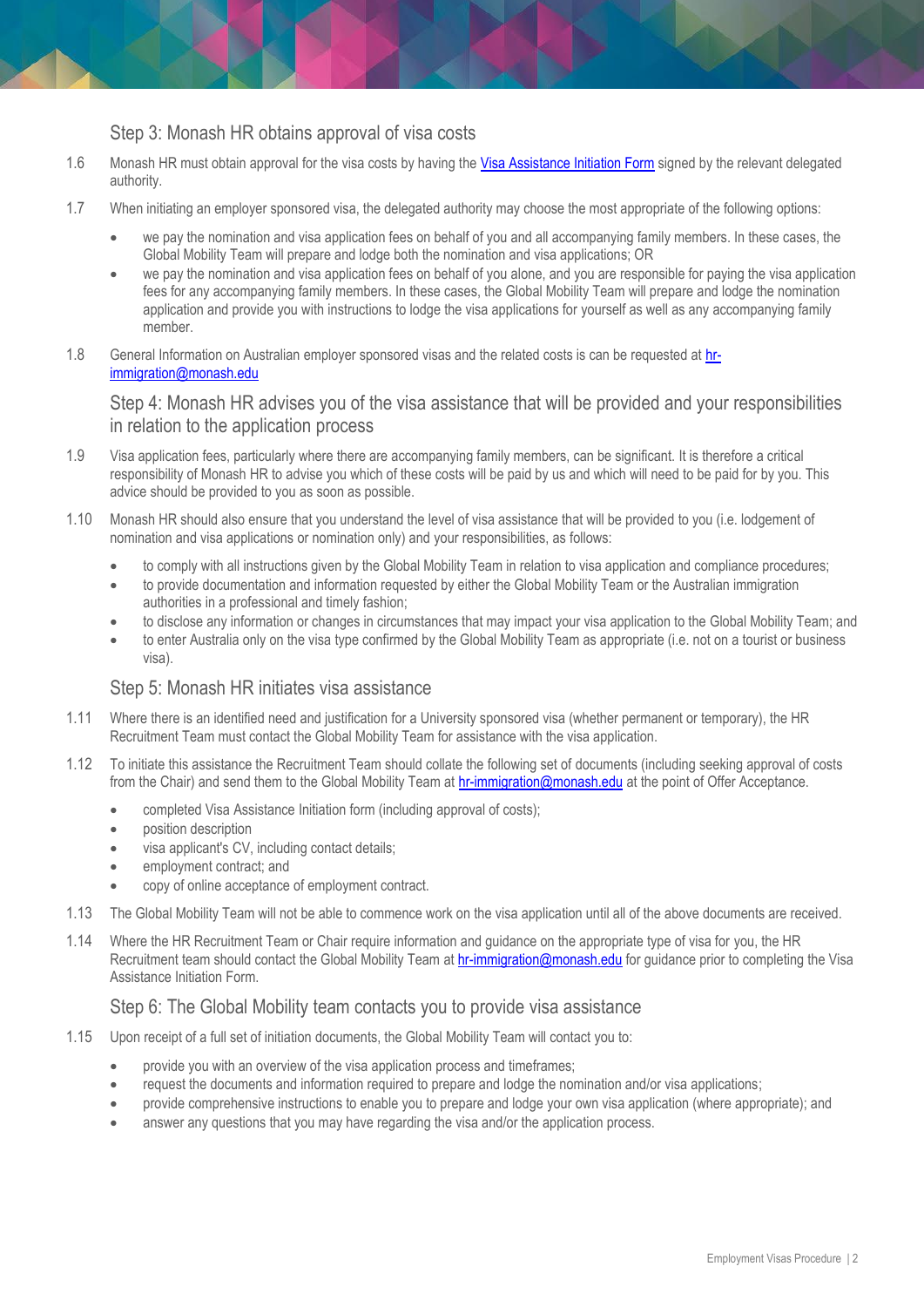Step 7: The Global Mobility team or the visa applicant prepares and lodges the relevant application

- 1.16 Upon receipt of the required documents and information, the Global Mobility Team will:
	- prepare the nomination application and lodge it with the DHA; and
	- prepare the visa application and lodge on behalf of you and your accompanying family members; or
	- provide the nomination transaction reference number to you, to enable you to prepare and lodge your visa application following the instructions previously provided to them.

#### Step 8: DHA communicates the application outcome

- 1.17 DHA will communicate the outcome of the visa application directly to the party that lodged it.
- 1.18 Where you have lodged your own visa application, you must forward the outcome notification to the Global Mobility Team at [hr](mailto:hr-immigration@monash.edu)[immigration@monash.edu](mailto:hr-immigration@monash.edu)
- 1.19 Upon receipt of a notification, the Global Mobility Team will send the notification to;
	- you (if received from DHA)
	- the HR Recruitment Support Team, who will communicate the outcome of all relevant stakeholders, such as the supervisor, selection committee chair, space management coordinator, etc.; and
	- the Payroll Services Team, who will create a SAP record for the staff member, ensuring that the visa details and expiry date are recorded in the Residence Status field.
- 1.20 Where the required visa (as deemed by us) is not granted by DHA, any offer or contract of employment will become null and void.

#### Changes in circumstances

- 1.21 We and our sponsored visa holders have an obligation to advise the DHA of any changes in circumstances that could impact the visa. Such changes include, but are not limited to:
	- changes in duties, position or employment terms and conditions;
	- ceasing employment with us;
	- changes to personal details such as residential address or passport details; and/or
	- changes to family unit composition, such as divorce or the birth of a child.
- 1.22 In some cases, it may be appropriate for you to notify DHA directly of the change and in others the Global Mobility Team must make the notification. Please email **hr-immigration@monash.edu** regarding any change and they will advise accordingly.
- 1.23 You must also advise the Global Mobility Team by email if:
	- you independently apply for and are granted a different visa, including permanent residence;
	- your visa is cancelled or you receive a notice of intention to cancel from DHA; and/or
	- you encounter difficulties at the airport in relation to your visa when leaving or re-entering Australia.

#### 2. Visa expires and renewals

- 2.1 The following is a step-by-step process for visa expiries and renewals.
- 2.2 Where an existing staff member holds a University sponsored visa which is due to expire, we will monitor the expiry and take steps to either renew the visa or end employment prior to the expiry date.
- 2.3 While we will actively monitor visa expiry dates, you also share responsibility, and must ensure that you continue to hold a valid visa which allows you to work at the University in Australia. If you wish to discuss the renewal of your visa, you should contact Access HR on 990 20400 for assistance at least three months prior to your visa expiry date.

#### Step 1: Monash HR records visa details in SAP

2.4 Upon receipt of visa approval notification for a new staff member, the HR Operations Centre will notify Payroll Services by providing a VEVO work rights check. The Payroll team will then record the visa details and expiry date in the Residence Status field of the staff member's SAP record.

#### Step 2: Visa expiry notification report is circulated

2.5 The Global Mobility Team will send a monthly report to all the HR Business Partners and the HR Operations Centre, showing temporary employer sponsored visas due to expire in the coming three months.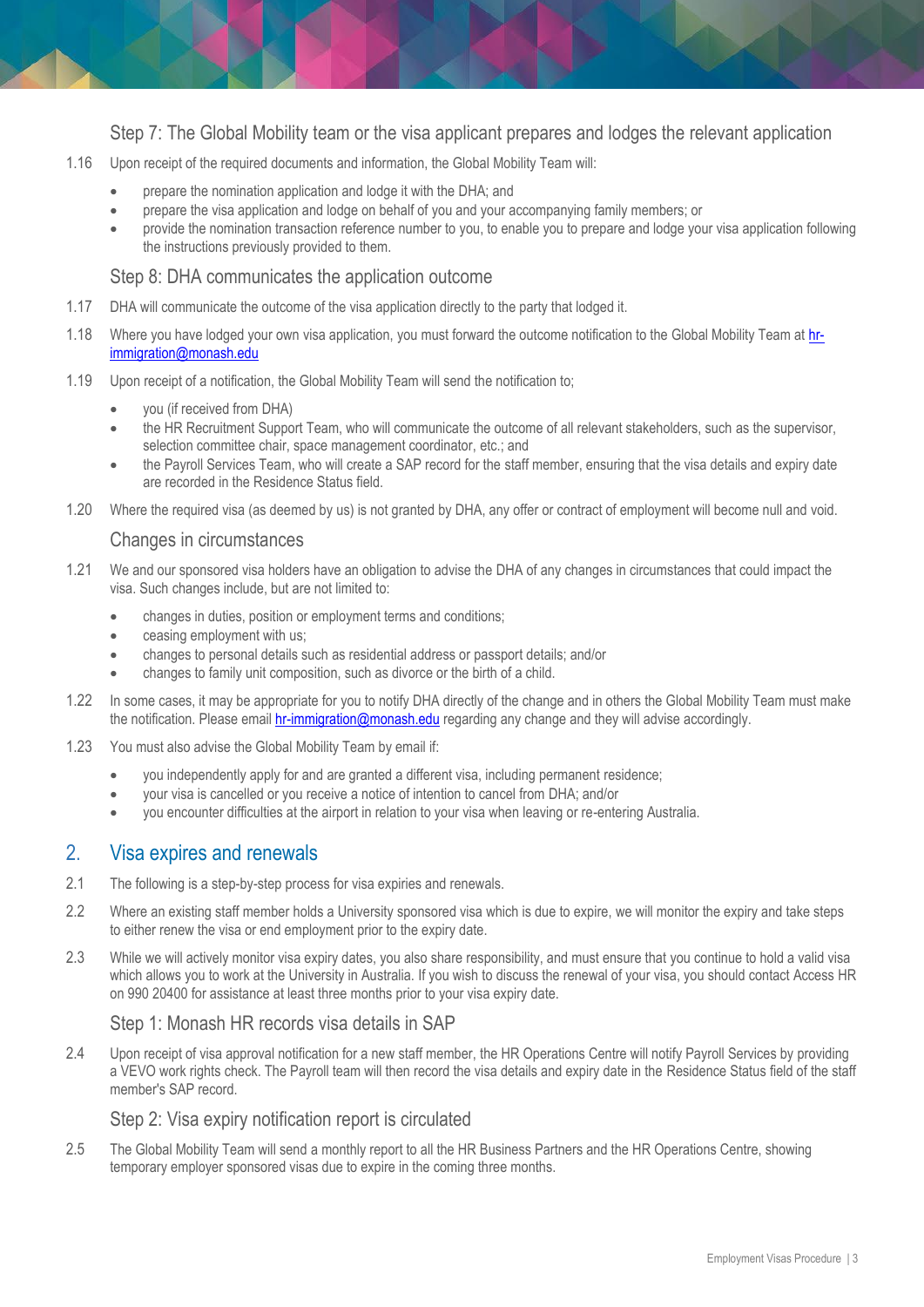#### Step 3: Monash HR initiates visa renewal

- 2.6 If a confirmation that a visa renewal is required, the Business Support Team in the HR Operations Centre collate the following documents (including agreement to cover any costs funded by the Employing department) and sends them to the Global Mobility Team at [hr-immigration@monash.edu:](mailto:hr-immigration@monash.edu)
	- completed Visa Assistance Initiation form (including approval of costs);
	- position description;
	- visa applicant's CV, including contact details;
	- employment contract or renewal; and
	- copy of online acceptance of employment contract or renewal.
- 2.7 The Global Mobility Team will not be able to commence work on the visa application until all of the above documents are received.

#### Step 4: The Global Mobility team contacts you

- 2.8 Upon receipt of the initiation documents, the Global Mobility Team will contact you to:
	- obtain the information and documents required to lodge a nomination application under the relevant visa subclass;
	- provide you with comprehensive information on the visa subclass you must apply for, along with detailed instructions on how to prepare and lodge your own visa application; and
	- answer any questions you may have regarding the visa and/or the application process.

#### Step 5: The Global Mobility team lodges a nomination application

2.9 The Global Mobility Team will lodge the nomination application with DHA and provide the transaction reference number to you, which you must include with your visa application.

#### Step 6: You lodge a visa application with the DHA

- 2.10 Upon receipt of the nomination Transaction Reference Number (TRN), you must lodge your visa application with DHA.
- 2.11 You must lodge the visa application prior to the expiry of your current visa, in order to preserve your right to work for the University in Australia during the processing period.
- 2.12 On lodging your visa application prior to the expiry of your existing visa, you will automatically be granted a bridging visa (which preserves your work rights during the processing period). You must email the bridging visa grant notification to [hr](mailto:hr-immigration@monash.edu)[immigration@monash.edu.](mailto:hr-immigration@monash.edu)

#### Step 7: DHA communicates the outcome of the visa application to you

- 2.13 DHA will communicate the outcome of your visa application to you and you must email the visa grant notification to the Global Mobility Team at [hr-immigraton@monash.edu.](mailto:hr-immigraton@monash.edu) The Global Mobility Team will inform the HR Business Partner, who will then communicate the outcome to all relevant stakeholders.
- 2.14 Where the required visa (as deemed by us) is not granted by DHA, any offer of contract of employment will become null and void.

#### 3. Sponsor responsibilities

3.1 We are accredited by **[DHA](https://www.border.gov.au/Busi/Empl)** to sponsor eligible foreign nationals. As an accredited sponsor, we must fulfil certain obligations and strict penalties apply for non-compliance with these obligations. For further information please refer to the DHA webpage. The employing Department must consult the HR Business Partner in advance if any of the above events may occur.

#### 4. Breach of procedure

4.1 We treat any breach of our policies or procedures seriously. We encourage reporting of concerns about non-compliance and manage compliance in accordance with the applicable Enterprise Agreement or contract terms.

## **DEFINITIONS**

| Chair                      | The chair of the selection committee and is the person with the delegated authority to select the<br>successful candidate (or a nominee of the person with the delegated authority). |
|----------------------------|--------------------------------------------------------------------------------------------------------------------------------------------------------------------------------------|
| Dean or Executive Director | The Dean of the Faculty or Director of the Division or nominee in any case where the Dean or Director<br>has formally nominated a person to act as their nominee for the purpose.    |